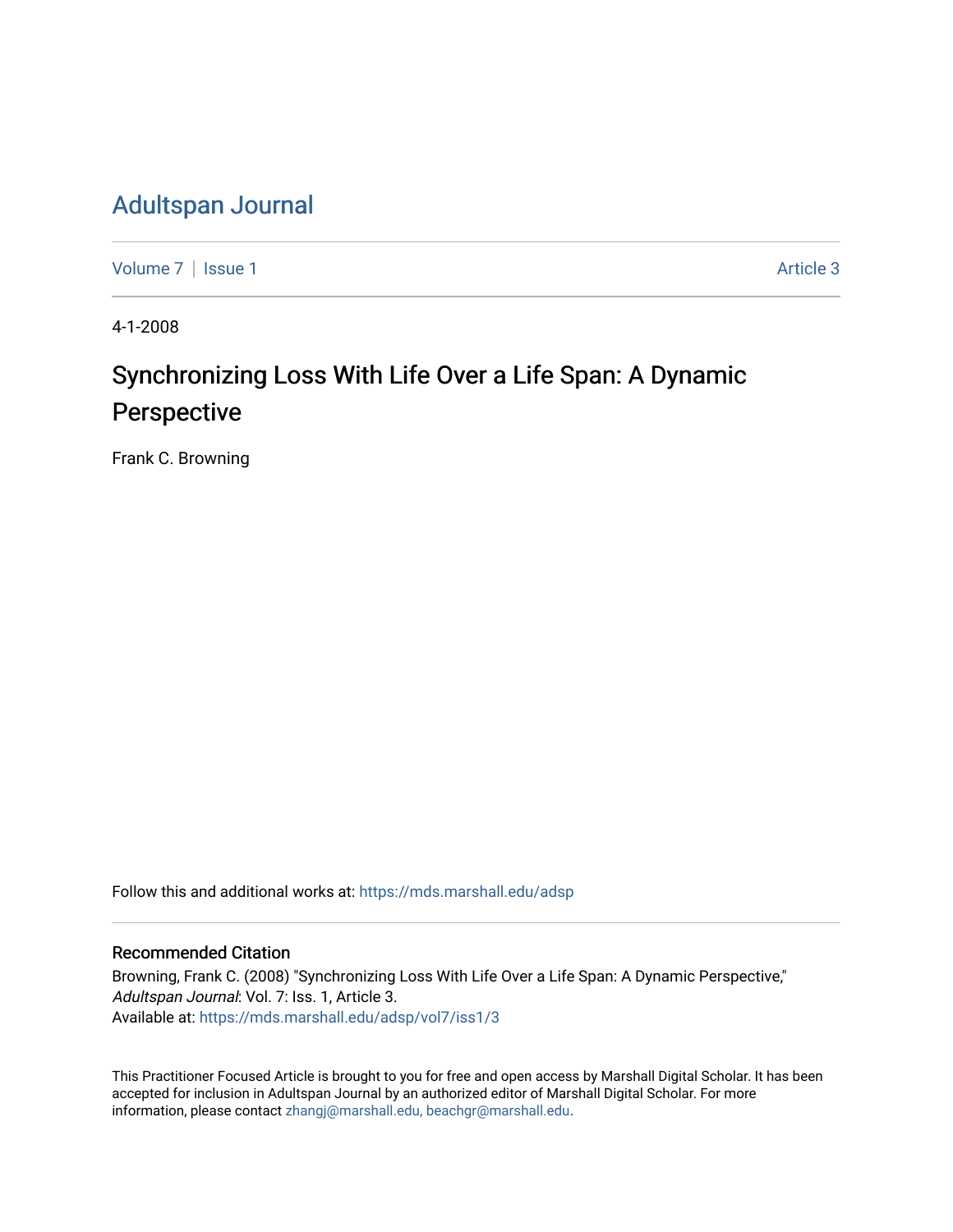# **Synchronizing Loss With Life Over a Life Span: A Dynamic Perspective**

### **Frank C. Browning**

*Synchronizing loss with life is a dynamic journey. This article explores the myths, beliefs, and dynamics of loss and life. The purpose of the article is to help clinicians assist and support their clients with the difficulties of synchronizing loss with life as they progress on their life span journey.*

Because of the dynamic nature of life and loss, individuals, especially those experiencing a life crisis, may have difficulty seeing or sensing any synchronization of loss and life. *Webster's Universal College Dictionary* (1997) defined synchronization as "to cause to go on, move, operate, and work, etc., at the same rate and exactly together" (p. 799). The rapidity of loss and life gives little opportunity to make any sense of an occurrence or to see any interconnectedness in life. Order and rhythm in life are lost, at least momentarily or sometimes permanently, in the midst of chaos, tragedy, and tremendous loss. Rather than maintaining a homeostasis of life or emotional and psychological balance in life, individuals may sense they are constantly being thrown back and forth on a depression–mania continuum. Three current examples of cataclysmic trauma include Hurricane Katrina, the Iraq War, and the September 11, 2001, terrorist attacks. However, daily, personal, nonearthshaking, noninternational losses also greatly influence the emotional well-being of individuals. Trying to understand and accept how such losses fit into a larger synchronization of life is difficult at best. Some clients need concerted and supportive assistance before they can move on with life.

Individuals face difficulties in accepting and understanding how loss is a part of life because contradictory myths exist that support the denial of loss. Especially in developed societies such as the United States, people possess a strong belief in the conquering hero, the victorious cowboy, and the overcoming athlete. Rather than accepting a synchronized process of losses and gains in life, individuals often choose to believe in counterbeliefs that contradict reality. Such counterbeliefs or myths may include: (a) concerted effort will give freedom from pain and suffering; (b) change can be avoided; (c) safety and security can be secured by obtaining the best technology money can buy; (d) unhappiness

*Frank C. Browning, Department of Counseling and Psychology, Troy University. Correspondence concerning this article should be addressed to Frank C. Browning, Department of Counseling and Psychology, College of Education, Troy University, 2743 Perimeter Parkway, Suite 201, Augusta, GA 30909 (e-mail: browning@troy.edu).*

| © 2008 by the American Counseling Association. All rights reserved. |  |  |
|---------------------------------------------------------------------|--|--|
|---------------------------------------------------------------------|--|--|

**26 ADULTSPAN***Journal Spring 2008 Vol. 7 No. 1*

Published by Marshall Digital Scholar, 2022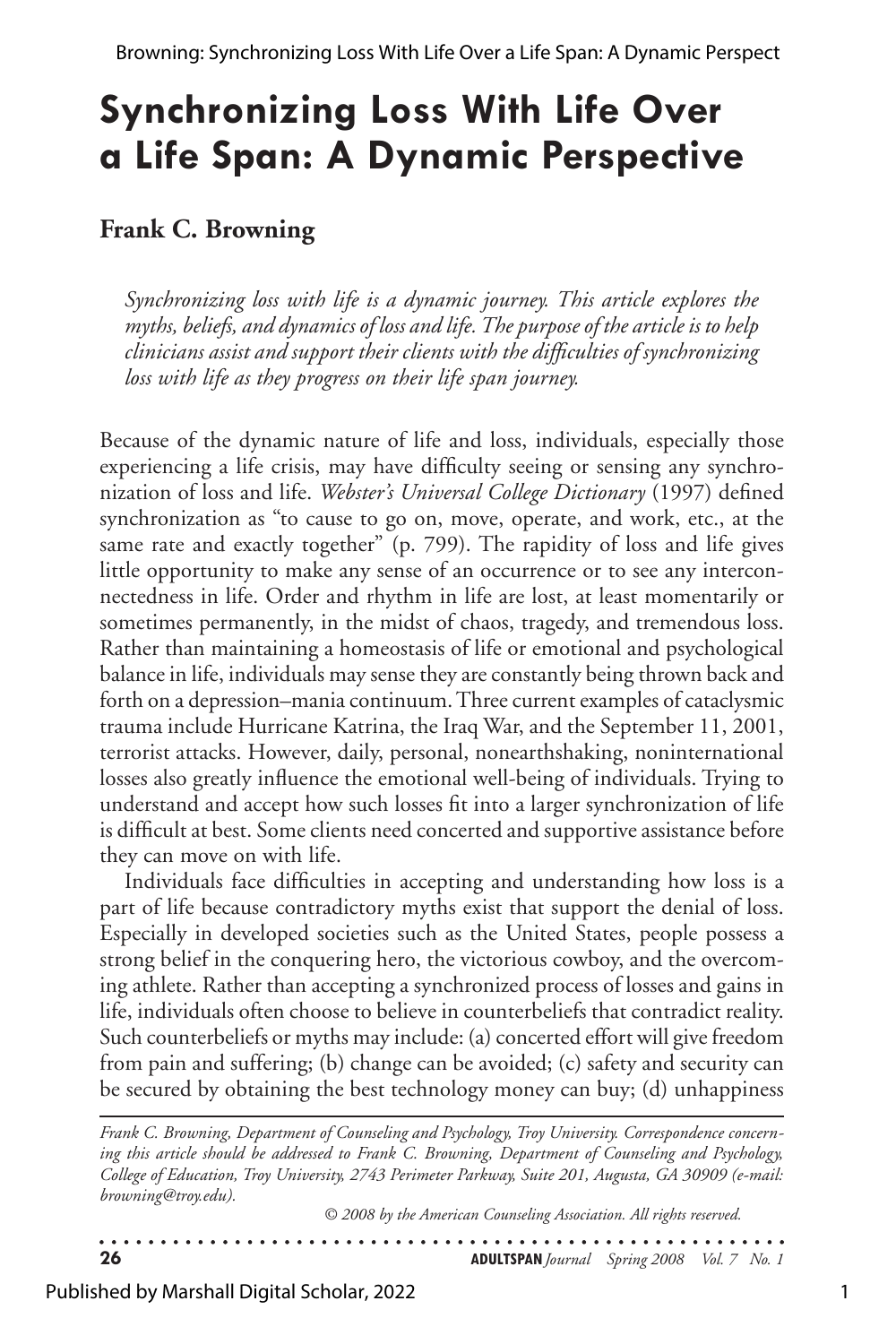and loss can be avoided by accumulation of wealth, maintenance of health, and intensity of activity; and (e) intelligent decisions can protect an individual from loss. The reality of life constantly exposes these myths, demonstrating that life is uncertain and unpredictable; change is the only constant; and loss, pain, and death are common to all humans.

As individuals progress in their life span, they gradually realize that life is full of losses. No one-to-one loss-to-gain formula can be humanly calculated; however, individuals can acknowledge a flow or synchronization of losses and gains that they can see in nature and experience in their own existence. Sometimes, individuals focus on death as the only great loss, as described by Kübler-Ross (1969). Death, however, is only one of many types of losses faced. As a child and adolescent, an individual's perspective of loss may be influenced by the death of a relative, a friend, or a pet. Children and adolescents may also sense loss of relationships when they geographically relocate, change schools, or experience friends moving away. As individuals progress through the psychosocial stages, as postulated by Erikson (1963), they realize other potential losses. Such losses include vocational or career losses, loss of health, relationship loss via divorce or separation, empty nest losses, financial losses, spiritual losses and doubts, and loss of mental and physical abilities. At 18 years old, the legally recognized age of maturity in the United States, most humans have no idea what is ahead of them regarding life and loss. Because these traumatic events can be so fundamentally catastrophic, individuals can be successful in maintaining mental and emotional homeostasis by having a realistic understanding of life and loss over a life span. Counselors have an opportunity to work with their clients to help them understand that loss is an ever present component of life.

What are some of the potential pitfalls that may influence a client who fails to see or accept loss as a component of life? Worden (2002) specified a number of debilitating conditions that can result from continued denial of loss. His enumeration includes pathological grief; major depression; anxiety reactions; social withdrawal; suicide; and other physical, mental, or spiritual conditions. Individuals may become frozen in the past, that is, lose their ability to function emotionally and psychologically in the present or future. Because of the inability to accept the loss, individuals may face other debilitating conditions such as domestic violence, substance abuse and dependence, divorce, and impulsive detrimental relationship behaviors.

In *The Skilled Helper: A Problem-Management and Opportunity-Development Approach to Helping*, Egan (2002) outlined his solution-focused model of brief therapy. Combining elements of Egan's model with Worden's (2002) Tasks of Mourning is a potential way to help clients grasp the synchronization of loss with life. In Egan's model, one of the first steps is for the client to tell his or her story. The counselor's responsibility is to actively listen to the client's reported thoughts, feelings, and actions in response to the loss. The counselor should be especially sensitive to indications of patterns of thoughts, feelings, and ac-

**ADULTSPAN***Journal Spring 2008 Vol. 7 No. 1* **27**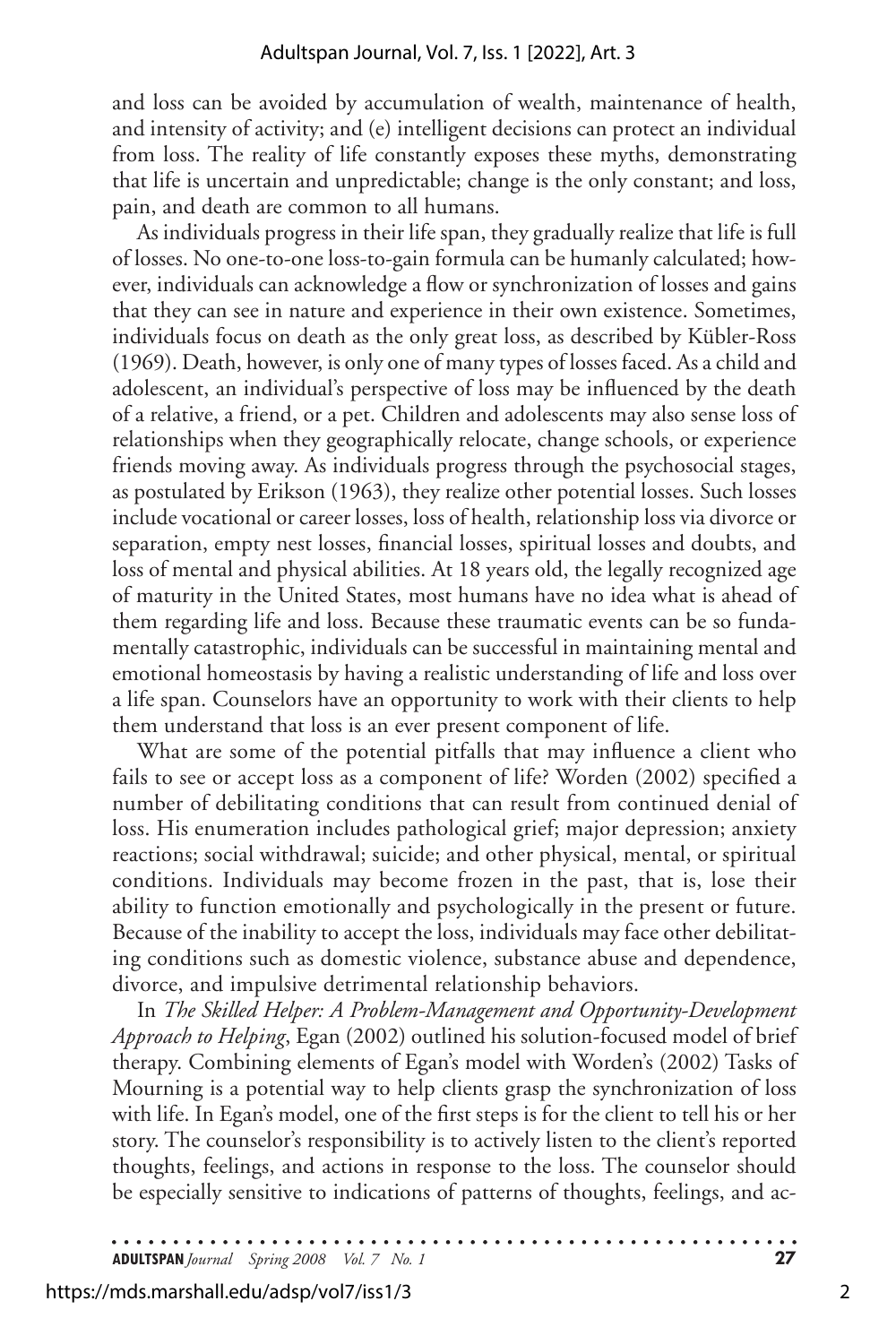#### Browning: Synchronizing Loss With Life Over a Life Span: A Dynamic Perspect

tions that may broaden the counselor's scope of understanding of the client. What is the metamessage behind the loss? Many losses in a family are systemic losses. Therefore, a suggested second step in Egan's solution-oriented model is to invite the client's family members and significant others to share their perspectives of the loss and its influence on them and the entire system. What does it mean that Dad is no longer the senior minister of the most prestigious church in town, or that Mom has terminal cancer with only 4 months to live, or that Grandma (the Matriarch) is no longer physically present to lead the family clan? Having the family members share their personal perspectives of the loss can be a powerful, validating, and bonding experience for the family and for the individual directly influenced by the loss. By actively listening, inviting all to share their perspectives, validating feelings and thoughts, and seeking to normalize the loss as a part of life, the counselor can do much to help the client and family continue with life.

In moving beyond the loss and toward understanding and acceptance of a synchronization of loss and life, individuals can benefit from reconsidering the Western way of perceiving the body, mind, and spirit as three separate, disconnected entities. If anything has been learned in the past 100 years of scientific study, humanity has learned that body, mind, and spirit are highly interconnected. People have also learned through the biological sciences that both nature and humans have cycles, patterns, development stages, and rhythms. Humans are connected to the life and loss process of nature. Through the centuries, humanity has continued to search for immortality and immutability in life. Reality, however, has consistently demonstrated that such pursuits are futile and that loss and change are realistic components in the flow of life.

The counselor can assist the client in acceptance of the process of loss and life in a number of ways. In an existential therapeutic approach, the counselor can assist the client in detaching, if only temporarily, from the loss and viewing the loss from a more global perspective in relation to the entirety of life. The counselor can help the client to view life as a journey rather than as an event. Many events, circumstances, and changes linked together become a journey and a life. Along the way, according to Frankl (1963), Glasser (1984), Jacks (2005), and others, individuals choose how they are going to perceive, accept, and deal with events, changes, and losses. In the process of listening to the client's perspective, the counselor may benefit from understanding that loss is different for each person and is dependent upon psychosocial developmental stage and maturity level (Erikson, 1963). This revelation emphasizes the need for family members or significant others to share their honest perspectives of the loss. Their disclosures may do much to facilitate recovery from the loss. This sharing of individual perspectives of the loss is similar to the powerful experiences of addicts sharing their drug history with family members and significant others. Inner, conflicted feelings and emotional pain are open to the light of reality.

**28 ADULTSPAN***Journal Spring 2008 Vol. 7 No. 1*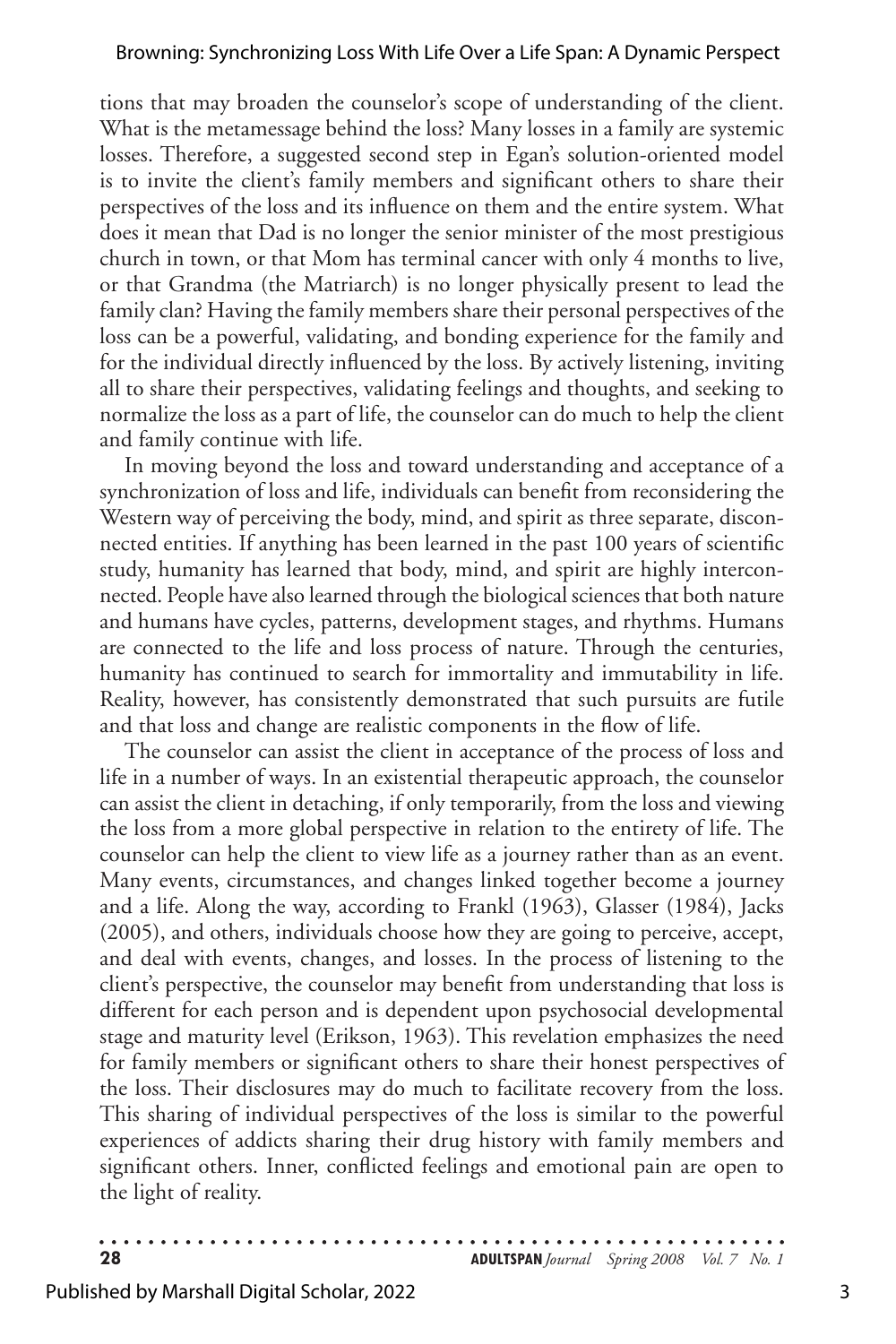Henry DavidThoreau (as cited in "Flow and Synchronicity," 2001) encouraged humans to "dwell as near as possible to the channel in which your life flows" focusing on the energy, wonder, and magic of life. Others have encouraged humanity to look at life in its broadest context. Life's context includes loss, suffering, darkness, and pain accompanied by joy, happiness, and peace. According to Thomas Merton (as cited in "Life Balance," 2005), "Happiness is not a matter of intensity but of balance and order and rhythm and harmony." Robert L. Fulghum (as cited in "Life Balance," 2005) exhorted humanity to "Be aware of wonder. Live a balanced life—learn some and think some and draw and paint and sing and dance and play and work every day some." Life is vast and complex. To see it through only a negative perspective of loss is to miss many of the wonders and blessings of life.

Seaborn (2006) shared her story of black-and-white trees in a forest that were intertwined. One day when she was attempting to show this marvelous relationship to her spouse, she realized that the black tree had been removed. The symbology of the absent tree in relation to her life was powerful and moving. She stated, "The black half of my tree had been dead a long time" (Seaborn, 2006, p. 4). In spite of this revelation, she remained in denial about her "dead" marital relationship for another 5 years. After finally letting go of her denial, she stated, "Whatever union—marriage, family, friendship—ends, the tree that not only stood but flourished after its partner was removed symbolizes survival.The death of one didn't mean the end of the other" (Seaborn, 2006, p. 4).

Jacks (2005) discussed what many individuals learn when loss occurs. The loss can lead to a new land of empowerment via new insights, renewed selfevaluation, and personal choice. As a door or life chapter closes, another opportunity arises in a sometimes mysterious, synchronistic way. Shestated, "I am never alone; I always have myself and the Divine. And both are good friends" (Jacks, 2005, p. 85). After facing a difficult divorce, Jacks highlighted lessons learned from her experience. She stated, "There is only today, only now. It is an awareness I don't seem to possess naturally (yet) and so remind myself of continuously" (Jacks, 2005, p. 86). Other insights from her loss focus upon the importance of love and gratitude. Her insight about love was that "love is not love if it is based on need" (Jacks, 2005, p. 86). From her experience, she expressed her appreciation of the emotional and psychological power of gratitude. "Gratitude is a great way to stay positive. It is always enlightening to focus on *what I have rather than what is missing* [italics added]" (Jacks, 2005, p. 86). Kushner's (2003) work supports this insight. Kushner, in explaining the Twenty-third Psalm, stated that the Hebrew translation for "I shall not want" is more accurately stated as "I shall lack for nothing" (Kushner, 2003, p. 29). Last, Jacks reiterated what many humans know but fail to accept until a loss occurs, that is, no one but that individual is responsible for an individual's happiness, challenges (opportunities for gain and loss) are constant over a life span, and life is a process not an event.

**ADULTSPAN***Journal Spring 2008 Vol. 7 No. 1* **29**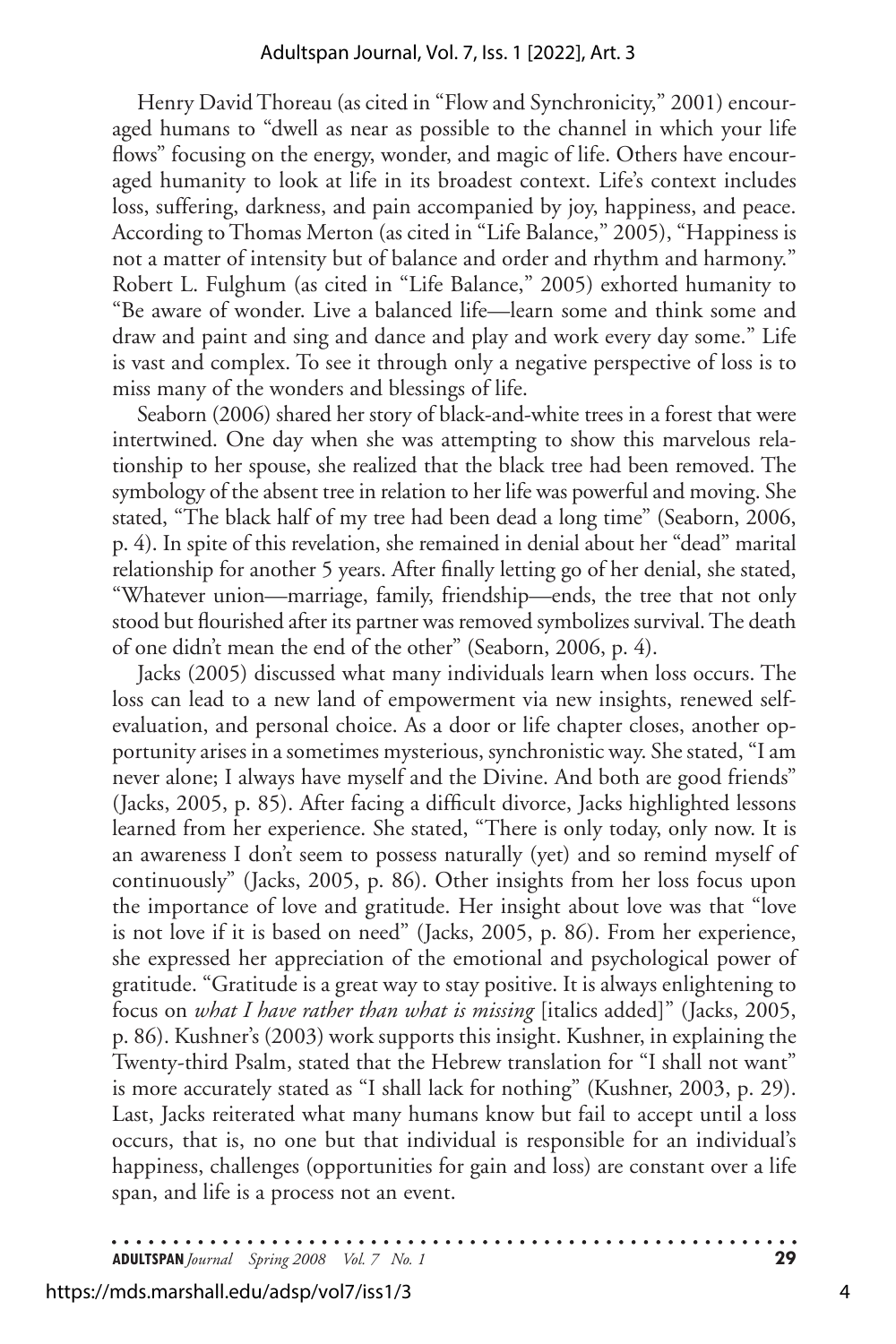#### Browning: Synchronizing Loss With Life Over a Life Span: A Dynamic Perspect

In assisting clients to contemplate vicarious life and loss insights from others, counselors may choose to discuss with clients the concept of developmental life span changes. Such a discussion may help the client grasp the reality of change as an integral part of life span development. Nothing in a human's life is immutable. Many humans cognitively accept this concept but behave as if it were not true. Every day is truly a new day and a new opportunity for growth and development. Cognitive reframing, adjustment, accommodation, forgiveness of others and self, and acceptance of life's circumstances are essential for continued growth, development, and psychological well-being.

Worden (2002) encouraged those who have experienced loss to continue their recovery by undertaking the Tasks of Mourning & Recovery. The counselor can be supportive as the client works through the tasks of accepting the reality of the loss: working through the pain of grief, adjusting to an environment in which the deceased (loss object) is missing, and emotionally relocating the deceased (loss object) in the psyche. Performing these tasks does not have to be done only by the person experiencing the direct loss. A supportive and participative group of family members or friends may do much to expedite the mourning and recovery process.

In summation, the acceptance of loss and a synchronized recovery are heavily dependent upon the loss history and the emotional maturity level of the individual. Additional contributing factors that may influence the severity of the loss include the type of loss, the nature of attachment to the object of loss, the mode of loss (sudden, expected, gradual), personality variables (age, gender, coping style), and other concurrent stressors (Worden, 2002). As Judge Sol Wachtler, a former head of the New York State Court of Appeals who was arrested and imprisoned for actions related to his bipolar disorder, stated in an episode of the public radio series *The Infinite Mind* (Kramer & Wachtler, 2006), "Loss closes one door and often opens another door but it's hell in the hallway." Counselors have the responsibility to help their clients make it "through the hallway" and on to the beginning of a new life with the reality that life has permanently changed. Memory of losses will remain, but clients do not have to remain frozen in time with hurt, hate, betrayal, resentment, and immobility.Through various eclectic approaches using existential, humanistic, and rational emotive techniques, counselors can assist clients in accepting a synchronization of loss and life so that they can endure loss, accept change, seek new opportunities, and move on with the wonder and beauty of life.

#### **References**

Egan, G. (2002). *The skilled helper: A problem-management and opportunity-development approach to helping* (7th ed.). Pacific Groves, CA: Brooks/Cole. Erikson, E. H. (1963). *Childhood and society* (2nd ed.). New York: Norton. Flow and synchronicity. (2001, September). *Soulful living.com.* Retrieved May 7, 2006, from http://www. soulfulliving.com/sept01features.htm

. . . . . . . . . . . . . . . . . . . **30 ADULTSPAN***Journal Spring 2008 Vol. 7 No. 1* 

#### Published by Marshall Digital Scholar, 2022